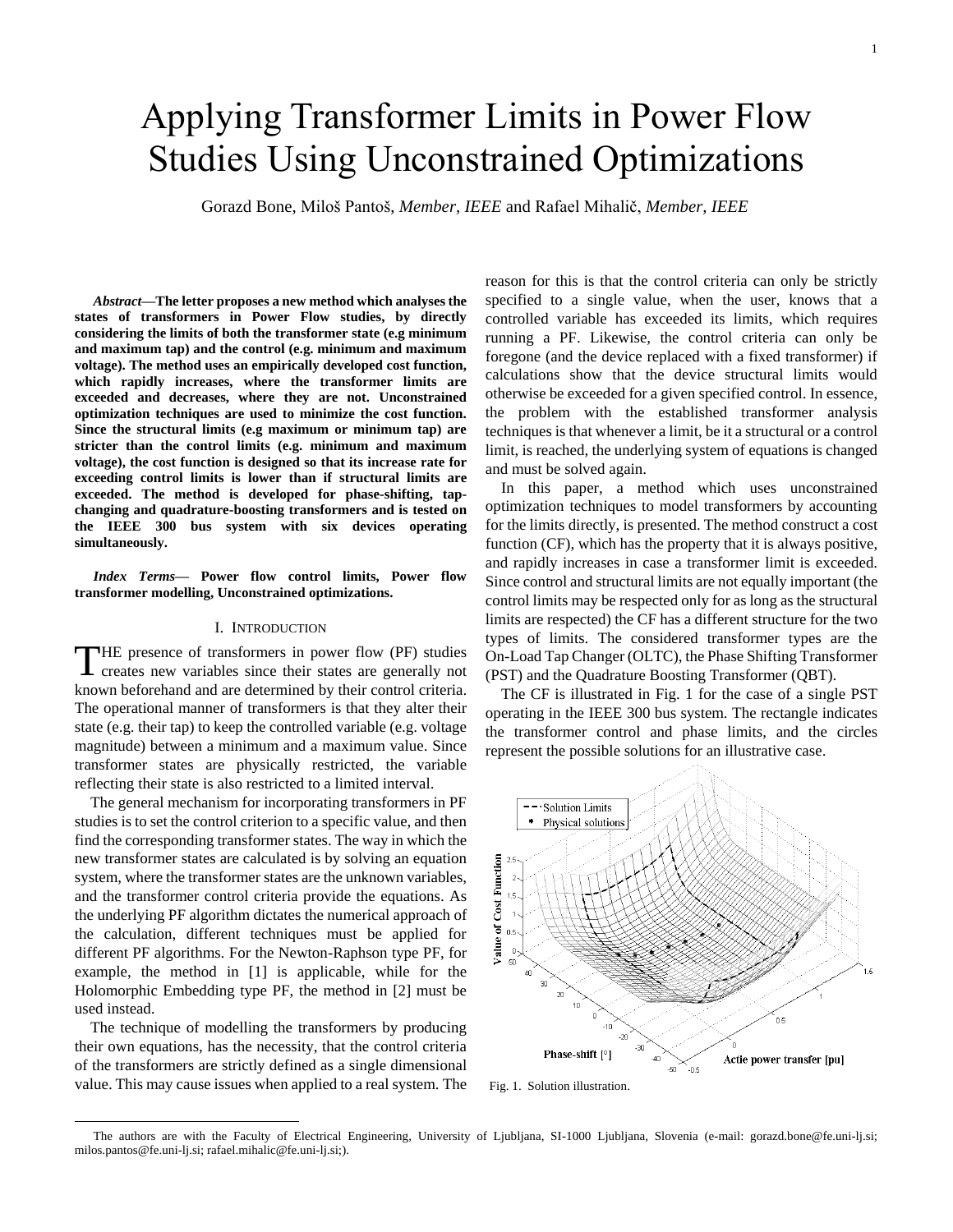In the rest of the letter, the CF construction is detailed in Section II. and numerical test results are in Section III. The conclusions drawn from this letter are in Section IV.

#### II. METHOD DEVELOPMENT

The CF is a dimensionless function obtained by summing partial CF elements of each transformer. Each transformer has two CF elements, one corresponding to the structural and the other to the control criterion of the device. For sake of generality, let us denote the transformer state with *γ,* which is the tap of an OLTC ( $t_{OLTC}$ ), the phase-shift of a PST ( $\varphi$ <sub>PST</sub>), or the relative value of quadrature injected voltage of a QBT  $(c<sub>QBT</sub>)$ ; and the control variable with  $\psi$ , which is the voltage magnitude for the OLTC ( $V_{OLTC}$ ), or the active power flow for the PST ( $P_{\text{PST}}$ ) and QBT ( $P_{\text{QBT}}$ )). The CF can be expressed as:

$$
CF = \sum_{i=1}^{N} \xi_{\gamma-i} + \sum_{i=1}^{N} \xi_{\psi-i} \tag{1}
$$

where N is the number of all transformers and *ξγ-*<sup>i</sup> and *ξψ-*<sup>i</sup> are the CF elements that correspond to the structural and control limits of the i-th transformer respectively.

The first part of the *CF* uses the even-order power function (EOPF). The higher the power of the EOPF, the quicker it will rise if the absolute value of the argument is above 1, and the quicker it will fall towards zero if the absolute value is below 1. The CF element *ξ*γ(*γ*), which operates on *γ,* is given in (2), where *n* is an arbitrary integer used to control the sharpness, and *γ*<sub>min</sub> and *γ*max are the minimum and maximum bounds respectively.

$$
\xi_{\gamma}\left(\gamma\right) = \left(\frac{\gamma - \left(\gamma_{\text{max}} + \gamma_{\text{min}}\right)/2}{\left(\gamma_{\text{max}} - \gamma_{\text{min}}\right)/2}\right)^{2n} \tag{2}
$$

When building the part of the CF that corresponds to the control criterion,  $\zeta_{\psi}(\psi)$ , we must acknowledge that the device will maintain the controlled variable within limits only if permitted by the structural limits. If the device cannot keep the controlled variable within limits, it will forego the control and stay at the minimum or maximum structural limit.

To embody the above described in the CF we lean on the bell-shaped membership-function (BSMF) [3]. An inverted BSMF (obtained by subtracting the BSMF from 1) is multiplied by an EOPF structured as in (2). The order of this EOPF is lower than that used in (2). We establish this by using another arbitrary integer *m*, which must be lower than *n*. The lower order of the EOPF used for *ξ*ψ(*ψ*) makes it have less of an impact outside of min-max limits of  $\psi$  in the total CF as compared to the *ξ*γ(*γ*), while multiplication with the inverted BSMF makes *ξ*ψ(*ψ*) fall quickly to zero if *ψ* is within limits.

where:

$$
K_{\psi_{1}}(\psi) = \left(\frac{\psi - (\psi_{\max} + \psi_{\min})/2}{(\psi_{\max} - \psi_{\min})/2}\right)^{2m}
$$
(4)

 $\xi_{\psi}(\psi) = K_{\psi1}(\psi) \cdot K_{\psi2}(\psi)$ , (3)

$$
K_{\varphi2}(\psi) = 1 - 1 / \left( 1 + \left( \frac{2\psi - \psi_{\max} - \psi_{\min}}{\psi_{\max} - \psi_{\min}} \right)^{2(n-m)} \right) \tag{5}
$$

$$
m < n \qquad m, n \in \mathbb{Z} \qquad m, n \ge 0 \tag{6}
$$

[Fig. 2](#page-1-0) illustrates how the developed cost function elements, *ξ*γ(*γ*) and *ξ*ψ(*ψ*), change with the parameters *n* and *m*.



<span id="page-1-0"></span>Fig. 2. Cost function elements *ξ*γ(*γ*) and *ξ*ψ(*ψ*).

# *A. Applying the QBT to PF data*

The PF programs take the transformer taps and phases directly as their input data, which makes applying the state of OLTC and PST devices straightforward. The quadrature injected voltage of QBT devices, however, does not have a direct representation. The states of QBT devices ( $c<sub>QBT</sub>$ ) must be expressed in terms of transformer tap and phase as shown in (7) and illustrated i[n Fig. 3.](#page-1-1)

$$
t_{\text{QBT}} = \sqrt{c_{\text{QBT}}^2 + 1} \qquad , \qquad \varphi_{\text{QBT}} = \arctan (c_{\text{QBT}})
$$
 (7)  
  
*U*<sub>secondary</sub>  

$$
\bigotimes_{\varphi_{\text{QBT}}} \bigotimes_{U_{\text{primary}}}
$$

<span id="page-1-1"></span>Fig. 3. Phasor diagram of QBT.

# *B. On deciding the parameters n and m*

The performance of the method is dependent upon arbitrary parameters *n* and *m*. Deciding the value for these parameters is discussed next. It should be noted that parameter *n* influences the impact of structural constraints of the transformers on the CF, while *m* influences the impact of control criteria. Therefore, if for a specific calculation we find that the structural limits are exceeded, *n* is to be increased.

Increasing only parameter  $n$ , however, may make the optimization algorithm overlook the effect of the control criteria. In such a case, *m* must also be increased so that the effect of the function  $\zeta_{\psi}(\psi)$  in the CF is emphasized.

Setting *m* and *n* is case specific. Increasing one with respect